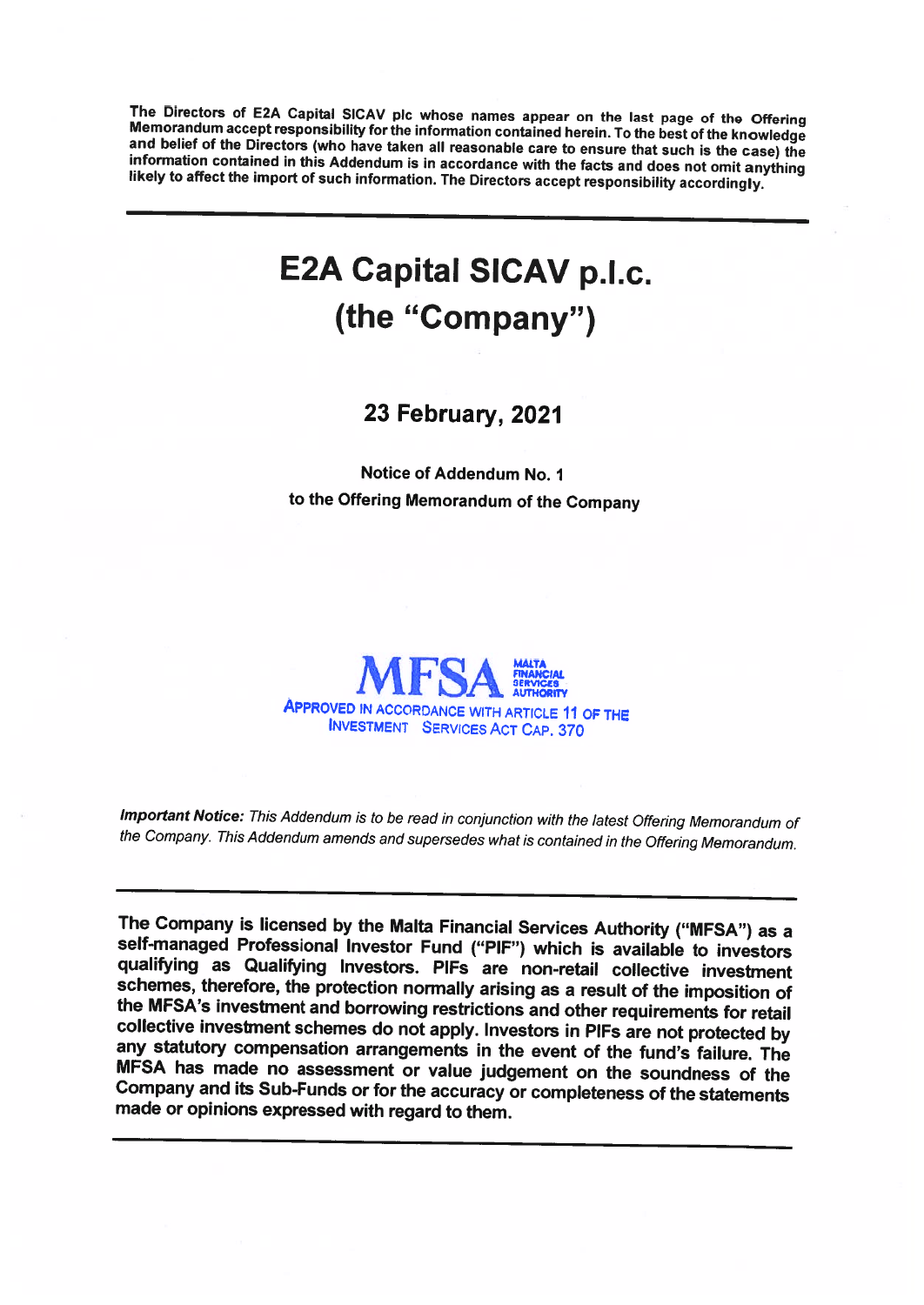This Addendum No. 1, to the Offering Memorandum, dated 20 August 2018 (the "**Offering Memorandum**"), is supplemental to, and forms part of, the Offering Memorandum. Capitalised terms used but not defined in this Addendum No. 1 shall have the same meanings as defined in the Offering Memorandum.

(i) The following wording shall be added to the **Section 3 | Risk Factors** of the Offering Memorandum:

"Environmental, Social and Governance and Sustainability Criteria

Applying Environmental, Social and Governance ("**ESG**") and sustainability criteria in the investment process may result in the exclusion of securities in which the Company might otherwise invest. Such securities could be part of the benchmark against which the Company is managed or be within the universe of potential investments. This may have a positive or negative impact on performance and may mean that the Company's performance profile differs to that of funds which are managed against the same benchmark or invest in a similar universe of potential investments but without applying ESG or sustainability criteria.

Furthermore, the lack of common or harmonised definitions and labels regarding ESG and sustainability criteria may result in different approaches by managers when integrating ESG and sustainability criteria into investment decisions. This means that it may be difficult to compare funds with ostensibly similar objectives and that these funds will employ different security selection and exclusion criteria. Consequently, the performance profile of otherwise similar funds may deviate more substantially than might otherwise be expected. Additionally, in the absence of common or harmonised definitions and labels, a degree of subjectivity is required, and this will mean that a fund may invest in a security that another manager or an investor would not.

The Investment Committee and the Investment Manager do not currently apply any ESG criteria for the Company or any of its Sub-Funds. As a result, the Investment Committee and the Investment Manager do not apply negative screening to exclude specific sectors or companies based on ESG criteria.

The Company and its Sub-Funds do not aim to achieve long-term capital growth by integrating an ESG approach. This situation may, however, change depending on the regulatory and legal framework. In this case, this Offering Memorandum and/or the relevant Offering Supplement will be updated accordingly."

## (ii) The following section shall be added to **'Section 4 | The Investment Committee and the Investment Manager'** under the heading '**The Investment Manager**':

"The Investment Manager maintains a policy (the "**ESG Policy**") which integrates sustainability risks and opportunities into its research, analysis and investment decision-making processes in respect of ESG, where applicable. The ESG Policy forms an integral part of its investment process and seeks to mitigate ESG and sustainability risks by ensuring that the Investment Manager only invests in companies or assets that are operated in an environmentally responsible manner, with respect for human rights and labour rights and providing good, healthy and safe working conditions and promote good governance conduct, always to the extent applicable and appropriate. Where applicable, consideration of potential ESG and sustainability risks related to a company or asset is integrated in the Investment Manager's investment process, from transaction sourcing and selection to approvals and execution.

The consideration of sustainability risks and opportunities, when applied, may have a material impact on long-term returns for Shareholders. Please refer to the section entitled '**Section 3 | Risk Factors'** in this respect.